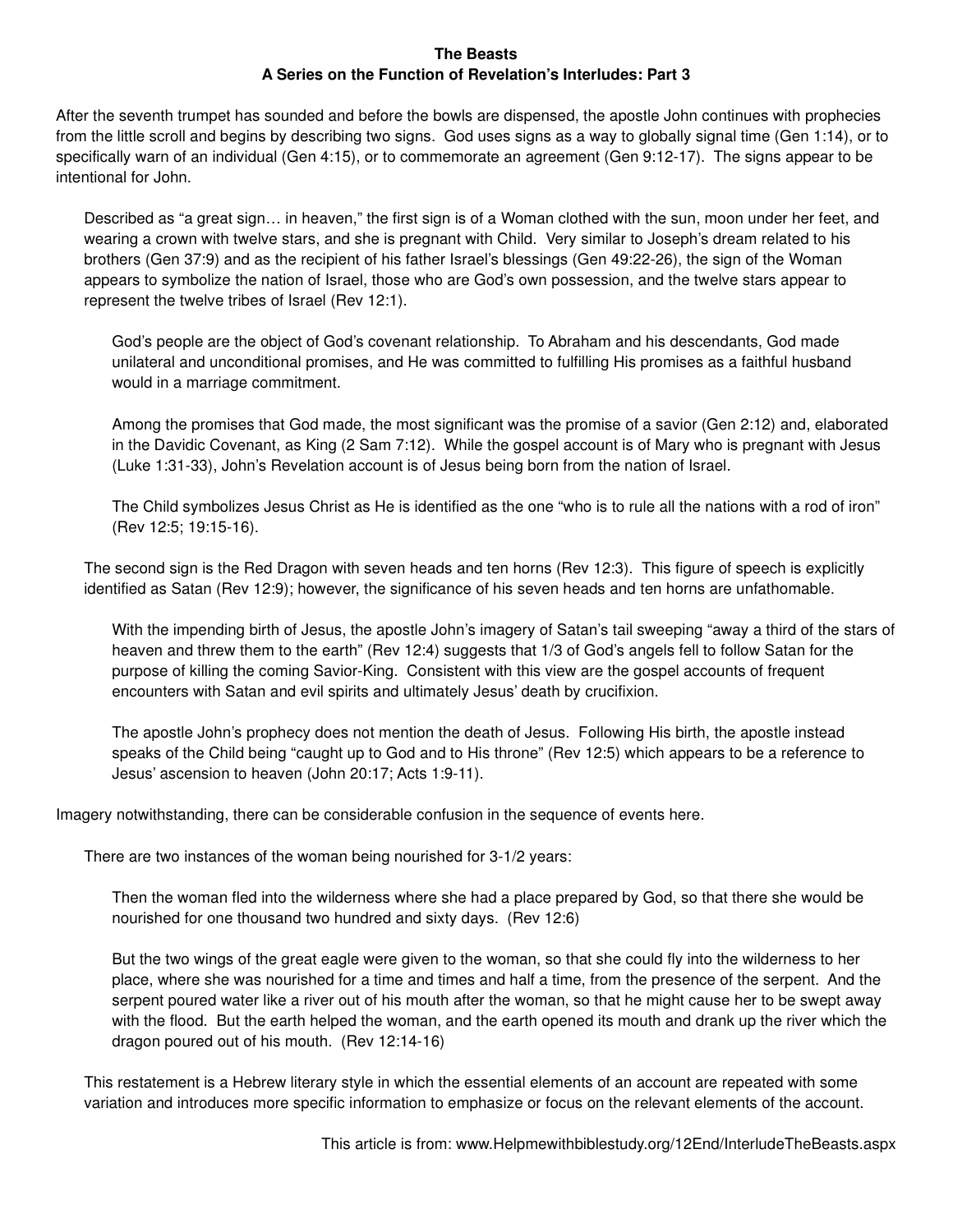# **The Beasts A Series on the Function of Revelation's Interludes: Part 3** (page 2)

Jesus' death and resurrection establishes His authority as Judge (Rev 12:10), which empowers the angel Michael and his angels to disbar Satan and his fallen evil angels' residence in heaven (Rev 12:7-9). Observe carefully that this war of angels did not result in any angelic death; instead, Satan and his fallen angels are "thrown down" to earth.

Jesus' death and resurrection also empowers Believers. The voice from heaven appears to be a heavenly saint of authority referring to tribulation saints, because he speaks of Satan as "the accuser of our brethren" and overcoming Satan by "the blood of the Lamb" and "the word of their testimony" regardless of their personal safety (Rev 12:10-11). The ejection of Satan, the deceitful accuser before God, physically from heaven is cause for rejoicing in heaven but a woe for earth, because Satan knows that Jesus Christ will render judgment soon (Rev 12:12; 1 John 3:8).

The imagery continues with Satan and his fallen angels, now confined to earth, bent on persecuting Believers (Rev 12:13). But through God's provision of "eagle wings", many have fled "into the wilderness from the presence of the serpent" for a period of 3-1/2 years (Rev 12:14).

As followers of Jesus Christ the Child, Believers are seen figuratively as the Woman's children, which he defines as those "who keep the commandments of God and hold to the testimony of Jesus" (Rev 12:17).

The apostle John prophesy of Satan producing a flood to harm Believers (Rev 12:15-16) is difficult to understand, because it is not clear if this should be taken literally as a flood of water or a figure of speech as an overwhelming adverse event. In either case, it is a future event that has yet to occur.

Daniel, in contrast to the apostle John, uses the term "flood" as a metaphor. Instead of an event, Daniel uses "with a flood" to convey a sense of speed that events will unfold:

… And its end will come with a flood; even to the end there will be war; desolations are determined. And he will make a firm covenant with the many for one week, but in the middle of the week he will put a stop to sacrifice and grain offering; and on the wing of abominations will come one who makes desolate, even until a complete destruction, one that is decreed, is poured out on the one who makes desolate." (Dan 9:26-27).

The apostle John appears to introduce the Beast from the Sea after the "flood." In the prophet Daniel's reporting, the events of the end will occur very quickly and overwhelmingly as a "flood." And Jesus indicates that when the abomination of desolation stands in the Holy Place, the great tribulation will commence (Matt 24:15-25; Mark 13:14-20).

In light of this historical view, why is this interlude here and not earlier when the account may be chronologically easier to understand? This third interlude appears to provide some chronological context to Revelation by picking up with Daniel's 69<sup>th</sup> week (see the article: How does Daniel's 70<sup>th</sup> week correspond to Revelation? at www.Helpmewithbiblestudy.org/12End/DanielRevelation.aspx) and its location serves two purposes:

- 1. It provides a sense of what is happening to Believers during the first 3-1/2 years of Daniel's 70<sup>th</sup> week.
- 2. It introduces the Antichrist and ushers in his reign.

The final two personal beings that the apostle John speaks of are the Beast from the Sea and the Beast from the Earth. The Beast from the Sea is described in the following manner:

An unfamiliar animal with seven heads with blasphemous names written on them and a total of ten horns each with a jeweled crown (Rev 13:1). The animal looked "like a leopard, with feet like those of a bear, and a mouth like that of a lion." And Satan enabled this Beast of the Sea to have political and military power (Rev 13:2).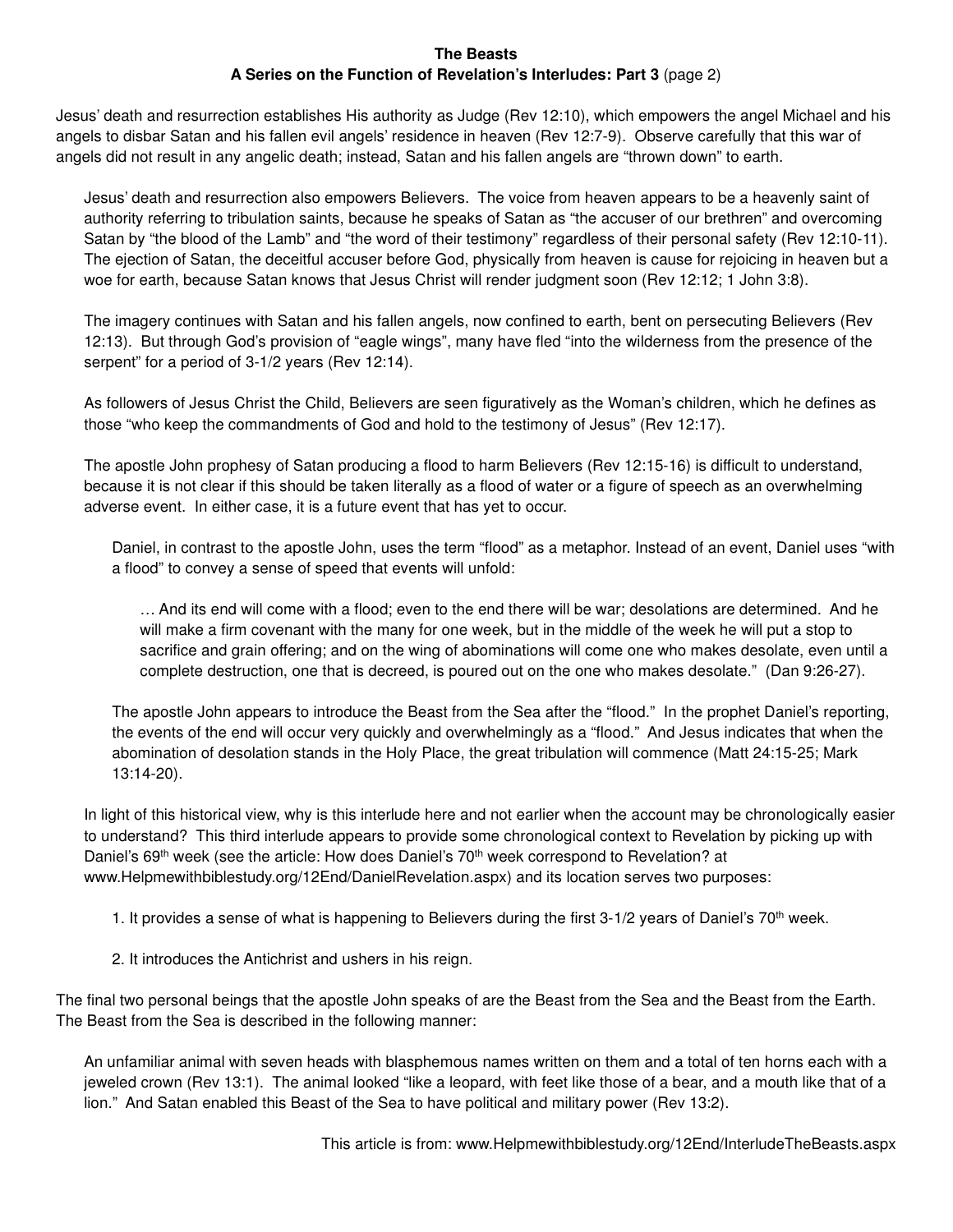# **The Beasts A Series on the Function of Revelation's Interludes: Part 3** (page 3)

Daniel has two visions about the fourth Gentile kingdom before the Divine Kingdom. In his first vision (Dan 2:40- 43), Daniel describes some general characteristics of this kingdom: it will be militarily powerful (Dan 2:40) but somewhat divided and not uniformly united (Dan 2:33, 41-43). While Daniel's prophecy indicates that the fourth Gentile kingdom continuously succeeds the third (Greece), the apostle John's prophecy is focused more on the last king of the fourth Gentile kingdom.

In his second vision, Daniel's prophecy is more like the apostle John's:

It was an unfamiliar beast from the sea that was "dreadful and terrifying," and it was "extremely strong" with "large iron teeth" that "devoured and crushed" and "trampled down" with "its feet" (Dan 7:7).

It had ten horns. (Dan 7:8).

An angel interprets the fourth beast as "the fourth kingdom on earth," "different from all other kingdoms," "devour the whole earth," and "crush it" (Dan 7:23).

Because the apostle John's Beast from the Sea shares some physical similarities with Daniel's description of the fourth Gentile kingdom, it implies a possible association and relationship.

One of the most significant attributes of the Beast from the Sea is the apostle's description of one of the seven heads with a "fatal wound" that "healed," which establishes the Beast of the Sea as a supernatural being worthy of worship (Rev 13:3-4). Paired with this is Satan's portrayal as the one who gives "power (including supernatural), a throne, and great authority" (Rev 13:2), which was only possible if God allowed Satan to do so.

This observation is important to note as Nebuchadnezzar learns from his dream and Daniel's interpretation (Dan 4:24-25). The apostle Paul refers to this in his epistle to the Thessalonians, as God "restrains" Satan directly, Satan is unable to empower the Beast of the Sea and, in effect, Satan "restrains" the emergence of the Beast.

Let no one in any way deceive you, for it will not come unless the apostasy comes first, and the man of lawlessness is revealed, the son of destruction, who opposes and exalts himself above every so-called god or object of worship, so that he takes his seat in the temple of God, displaying himself as being God. Do you not remember that while I was still with you, I was telling you these things? And you know what restrains him now, so that in his time he will be revealed. For the mystery of lawlessness is already at work; only he who now restrains will do so until he is taken out of the way. Then that lawless one will be revealed whom the Lord will slay with the breath of His mouth and bring to an end by the appearance of His coming; that is, the one whose coming is in accord with the activity of Satan, with all power and signs and false wonders, and with all the deception of wickedness for those who perish, because they did not receive the love of the truth so as to be saved. (2 Thess 2:3-10)

The apostle John also reveals that Satan gave the Beast of the Sea a mouth to speak "arrogant words with blasphemies against God" (Rev 13:5-6).

Daniel prophesized of a similar individual:

It had ten horns. An additional horn emerged, small at first, but removed three existing horns by pulling them "out by the roots." Unlike the other horns, this one was personified with eyes "like the eyes of man and a mouth uttering great boasts" (Dan 7:8).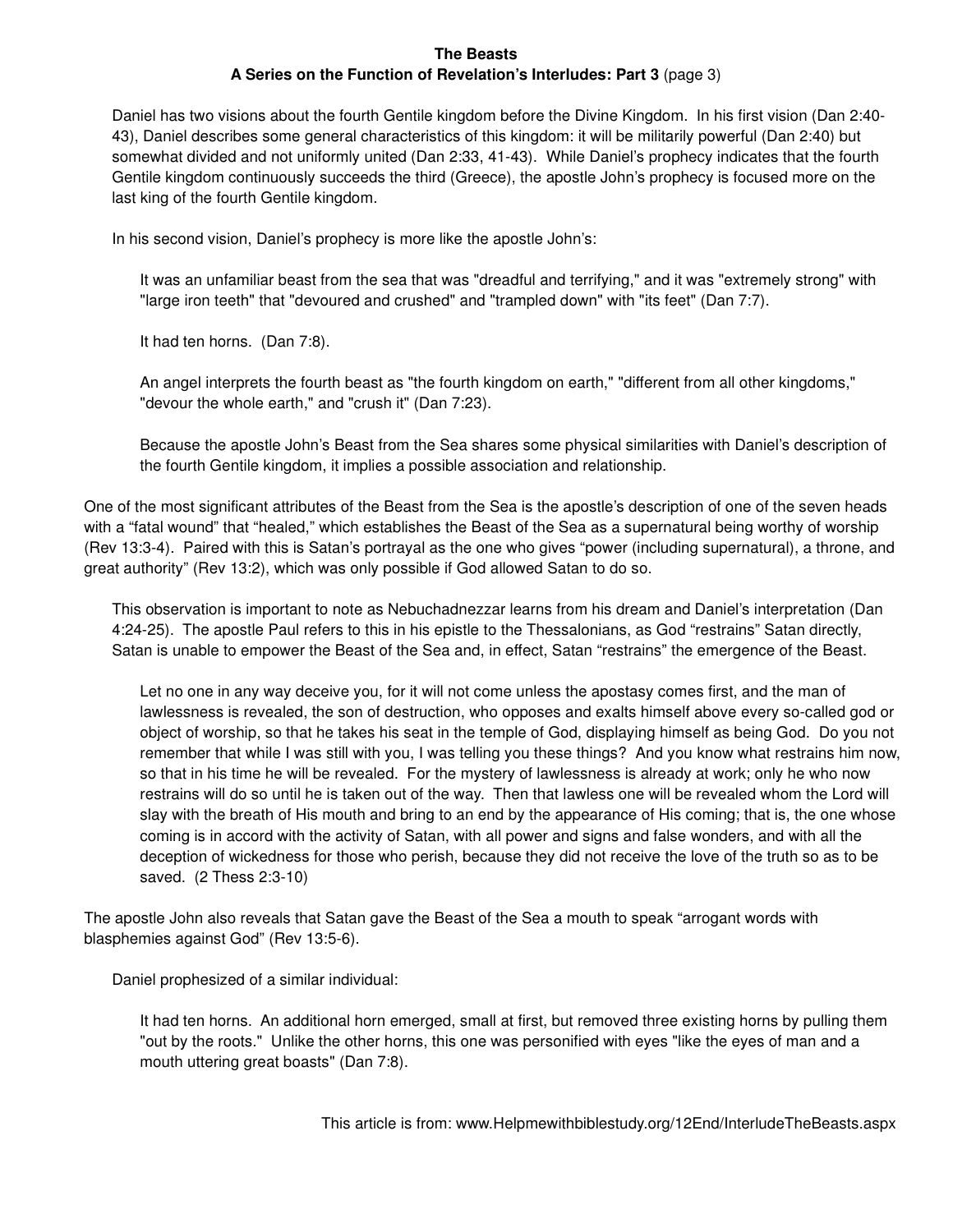# **The Beasts A Series on the Function of Revelation's Interludes: Part 3** (page 4)

The idea that the Beast from the Sea is the "Antichrist" comes from the apostle John's epistles. He defines antichrist as one who deceives and denies God the Father and / or His Son Jesus Christ. The apostle John's definition applies to anyone; however, the Antichrist is applied to one individual who comes in "the last hour."

Children, it is the last hour; and just as you heard that **antichrist** is coming, even now many **antichrists** have appeared; from this we know that it is the last hour. They went out from us, but they were not really of us; for if they had been of us, they would have remained with us; but they went out, so that it would be shown that they all are not of us. Who is the liar but the one who denies that Jesus is the Christ? This is the **antichrist**, the one who denies the Father and the Son. (1 John 2:18-22)

Beloved, do not believe every spirit, but test the spirits to see whether they are from God, because many false prophets have gone out into the world. By this you know the Spirit of God: every spirit that confesses that Jesus Christ has come in the flesh is from God; and every spirit that does not confess Jesus is not from God; this is the spirit of the **antichrist**, of which you have heard that it is coming, and now it is already in the world. (1 John 4:1-3)

For many deceivers have gone out into the world, those who do not acknowledge Jesus Christ as coming in the flesh. This is the deceiver and the **antichrist**. (2 John 1:7)

With Satan's power and authority, the Antichrist is given a time of 3-1/2 years to act, to make war and conquer the saints, to rule every nation given to him, and to receive worship from around the world (Rev 13:5-8).

Daniel has a similar prophecy including the destruction of the Antichrist and his entire kingdom, and he uses the ancient phrase "times, and half a time" to refer to 3-1/2 years of rule:

Then I kept looking because of the sound of the boastful words which the horn was speaking; I kept looking until the beast was slain, and its body was destroyed and given to the burning fire. (Dan 7:11)

Then I desired to know the exact meaning of the fourth beast, which was different from all the others, exceedingly dreadful, with its teeth of iron and its claws of bronze, and which devoured, crushed and trampled down the remainder with its feet, and the meaning of the ten horns that were on its head and the other horn which came up, and before which three of them fell, namely, that horn which had eyes and a mouth uttering great boasts and which was larger in appearance than its associates. I kept looking, and that horn was waging war with the saints and overpowering them until the Ancient of Days came and judgment was passed in favor of the saints of the Highest One, and the time arrived when the saints took possession of the kingdom. Thus he said: "The fourth beast will be a fourth kingdom on the earth, which will be different from all the other kingdoms and will devour the whole earth and tread it down and crush it. As for the ten horns, out of this kingdom ten kings will arise; and another will arise after them, and he will be different from the previous ones and will subdue three kings. He will speak out against the Most High and wear down the saints of the Highest One, and he will intend to make alterations in times and in law; and they will be given into his hand for a time, times, and half a time. But the court will sit for judgment, and his dominion will be taken away, annihilated and destroyed forever." (Dan 7:19-26)

When the Antichrist desecrates the Temple by entering the Holy Place, he is also known as the "abomination," and for his destructive intent, "of desolation." Jesus warns Believers to flee into the wilderness when the "abomination of desolation" stands in the Holy Place.